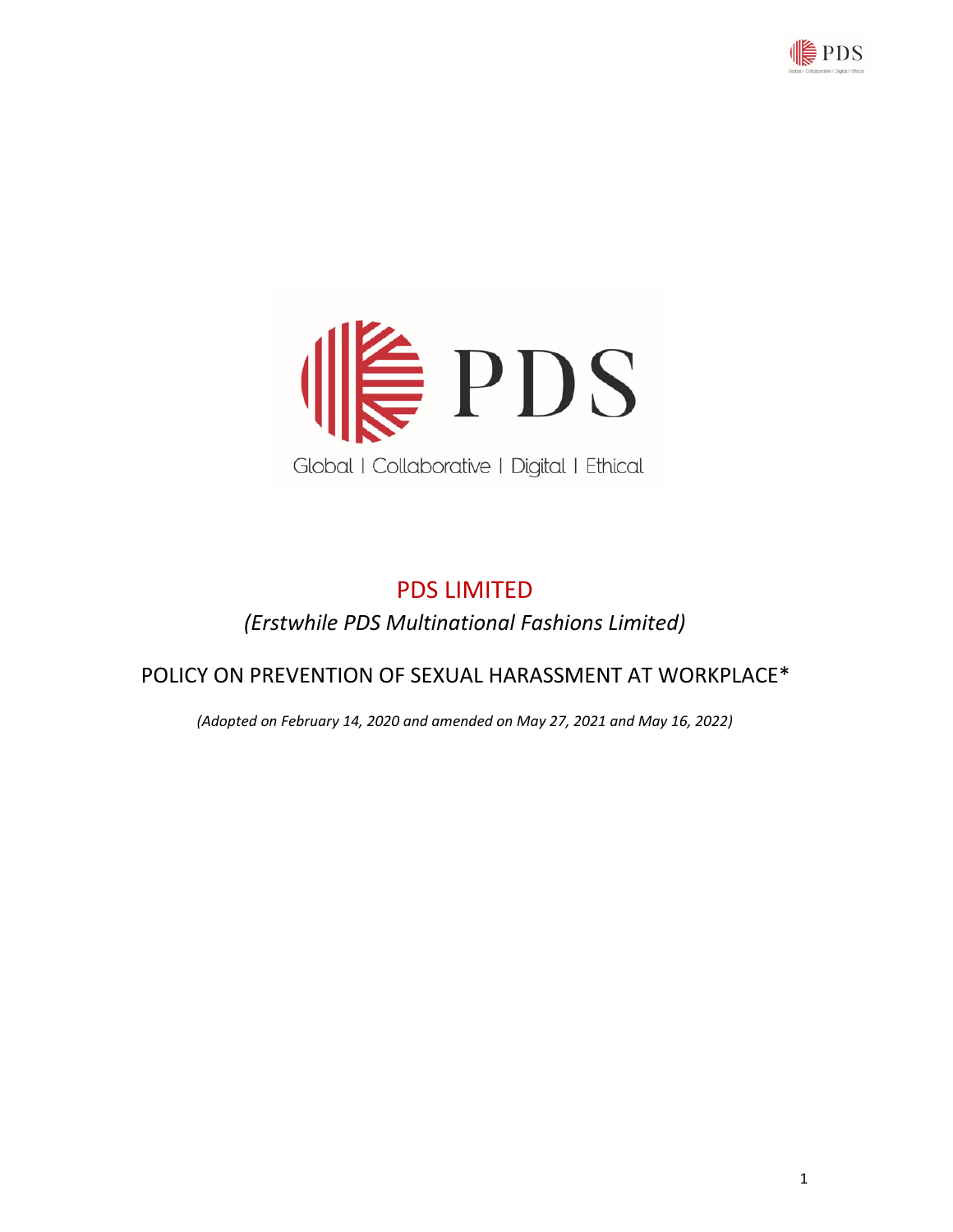

# Table of Contents

| 1.  |  |
|-----|--|
| 2.  |  |
| 3.  |  |
| 4.  |  |
| 5.  |  |
| 6.  |  |
| 7.  |  |
| 8.  |  |
| 9.  |  |
| 10. |  |
| 11. |  |
| 12. |  |
| 13. |  |
| 14. |  |
| 15. |  |
| 16. |  |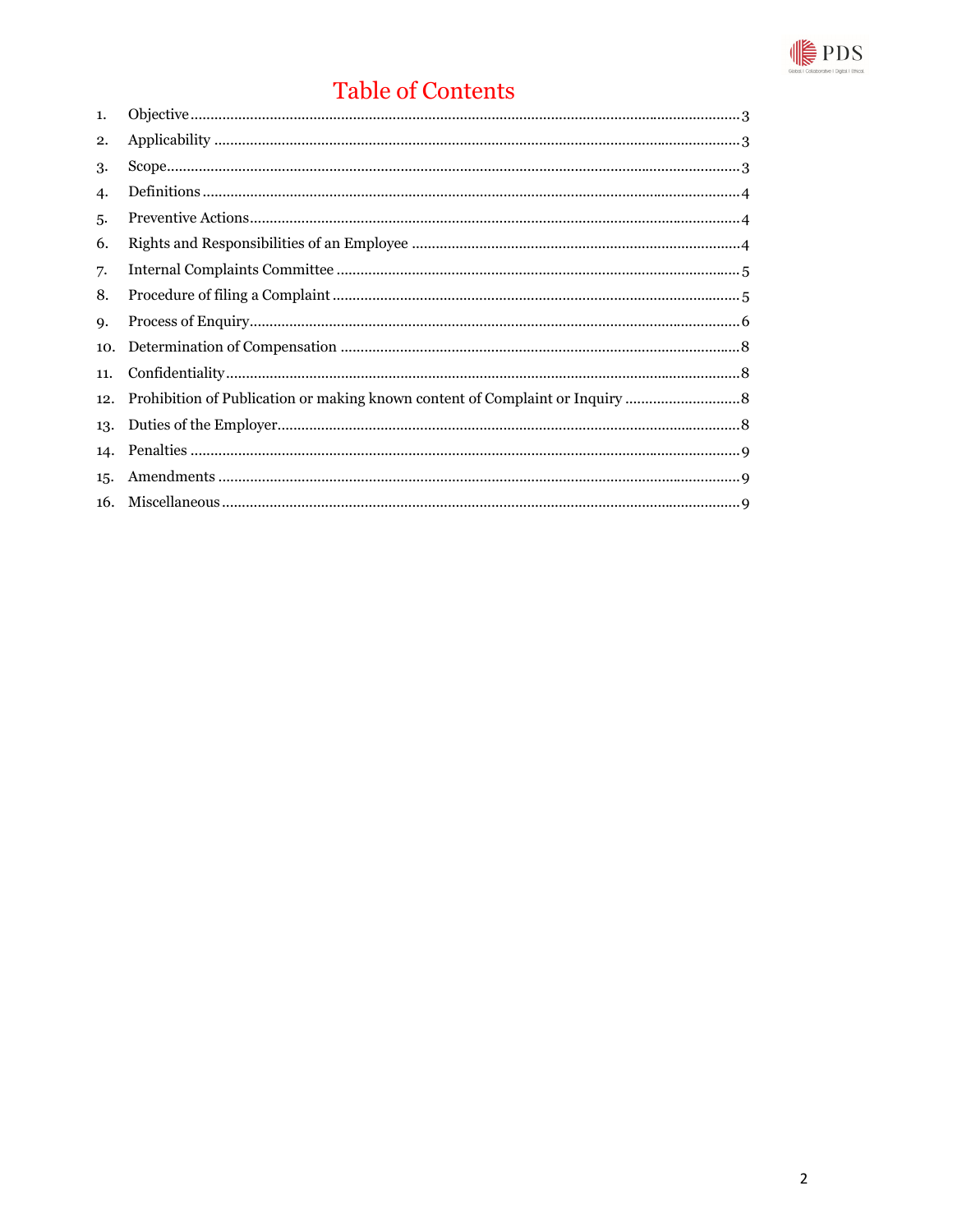

# **1. Objective**

- 1.1 PDS Limited (Erstwhile PDS Multinational Fashions Ltd) (the "Company") is committed to conducting and governing ourselves with ethics, transparency, and accountability and to this, we have developed governance structures, practices and procedures that ensure that ethical conduct at all levels is promoted across our Company. It is thus in acknowledgement of and consonance with these values, that we are dedicated to ensuring that the work environment at all our locations is conducive to fair, safe, and harmonious relations, based on mutual trust and respect, between all the employees of the Company.
- 1.2 The Company aims to provide a safe working environment and prohibits any form of sexual harassment.
- 1.3 Hence any act of sexual harassment or related retaliation against or by any employee is unacceptable. This Policy, therefore, intends to prohibit such occurrences and also details procedures to follow when an employee believes that a violation of the policy has occurred within the ambit of all applicable regulations regarding sexual harassment.
- 1.4 Making a false complaint of sexual harassment or providing false information regarding a complaint will also be treated as a violation of policy.
- 1.5 All managers to ensure that they themselves as well as their team, including new joiners, are aware of the Policy on Prevention of Sexual Harassment in place and strictly adhere to it.
- 1.6 Company will promptly investigate all complaints and take appropriate action, up to and including termination of employment.

# **2. Applicability**

- 2.1 This Policy will extend to all employees of the Company and its Subsidiary / Associates & Group Companies in India including those employed on regular, temporary, ad-hoc or daily wage basis, either directly or through an agent, including a contractor, whether for the remuneration or not, or working on a voluntary basis or otherwise, whether the terms of employment are express or implied.
- 2.2 The Policy also extends to those who are not employees of the Company, such as customers, visitors, vendors, suppliers, contract worker, probationer, trainee, apprentice or called by any other such name, but are subjected to sexual harassment at the Premises (defined hereinafter) of the Company.

#### **3. Scope**

- 3.1 The scope of the Policy is restricted to the following for all employees:
	- business locations of the Company
	- any external location visited by employees due to or during the course of their employment with the Company such as business locations of other Companies/entities, guest houses or any location where a company event is being organized etc.
	- any mode of transport provided by the Company (or a representative of the Company) for undertaking a journey to and from the aforementioned locations.
	- at any other location whether in India or outside India.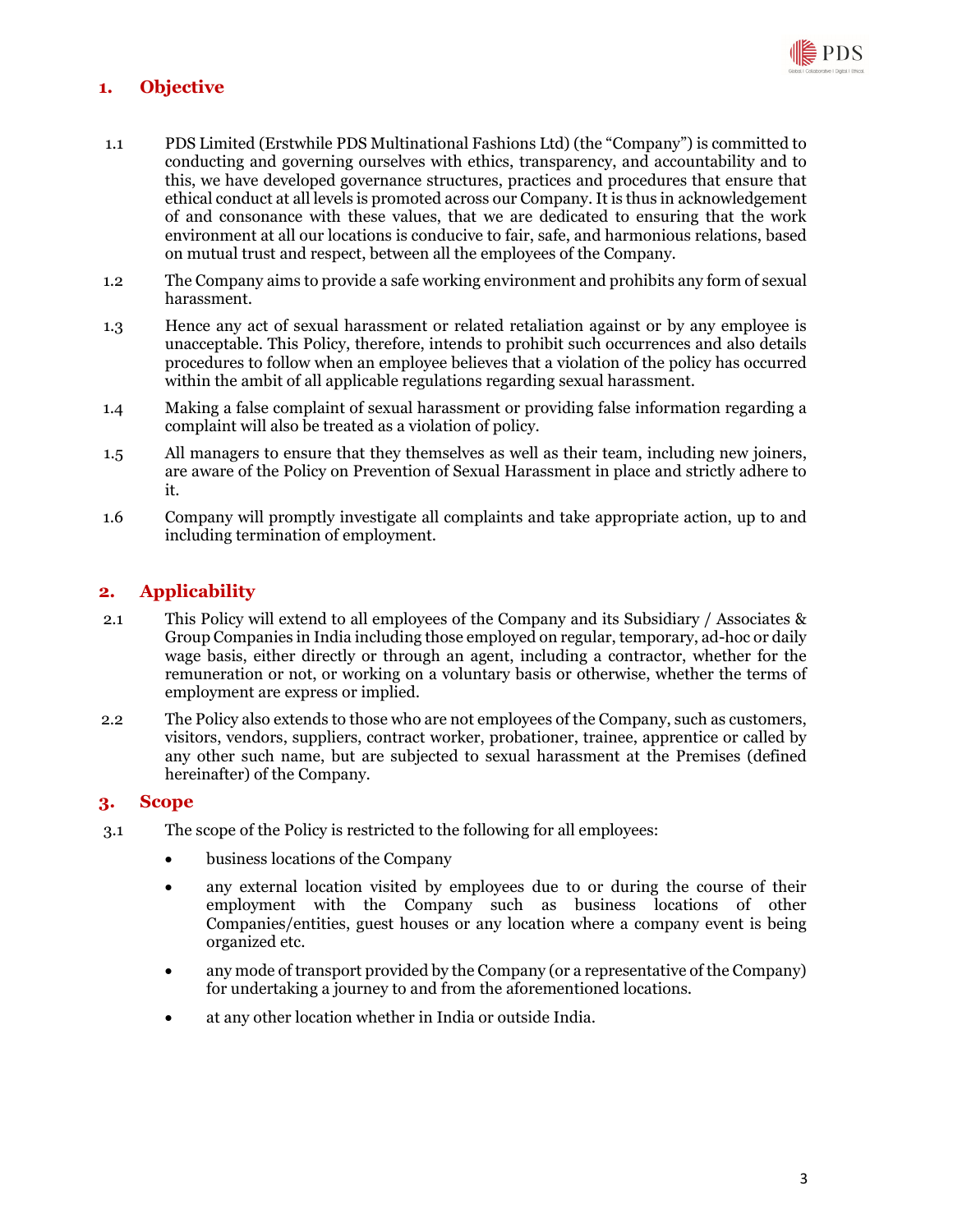

# **4. Definitions**

- 4.1 "Complainant" The party who makes the Sexual Harassment Complaint or is a victim of Sexual Harassment.
- 4.2 "Internal Complaints Committee" or "the Committee" means the Internal Complaints Committee constituted under this Policy.
- 4.3 "Employee" shall mean and include, all employees, contract labour in the utilization of the Company, apprentices/interns, trainees, officers, all directors (external and internal) and consultants of the Company.
- 4.4 "Member" means a Member of the Internal Complaint Committee.
- 4.5 "Policy" means the Policy of PDS Limited (Erstwhile PDS Multinational Fashions Limited) for prohibiting Sexual Harassment.
- 4.6 "Presiding Officer" means the Presiding Officer of the Internal Complaints Committee nominated under the policy.
- 4.7 "Respondent" means a person against whom the aggrieved party has made a complaint under this policy.
- 4.8 "Sexual Harassment" includes any one or more of the following unwelcome acts or behaviour (whether directly or by implication) by any gender namely:
	- Physical contact and advances; or
	- A demand or request for sexual favours; or
	- Making sexually coloured remarks; or
	- Showing pornography; or
	- implied or explicit promise of preferential treatment in employment; or
	- implied or explicit threat of detrimental treatment in employment; or
	- implied or explicit threat about present or future employment status; or
	- interference with work or creating an intimidating or offensive or hostile work environment for her; or
	- humiliating treatment likely to affect the Complainant's health or safety.
	- Any other unwelcome physical, verbal, or non-verbal conduct of sexual nature.
- 4.9 "Workplace" shall mean and include the registered office premises located at # Unit No. 971, Solitaire Corporate Park Andheri Ghatkopar Link Road, Andheri East, Mumbai – 400093, Maharashtra, India and any other such offices/branches of the Company.

# **5. Preventive Actions**

The Company will take reasonable steps to ensure prevention of sexual harassment at work which may include circulating applicable policies, conducting training and awareness programmes and other relevant information to all employees, including to all new joiners.

#### **6. Rights and Responsibilities of an Employee**

Every employee is entitled to a work environment that is free from Sexual Harassment.

- Every employee shall be entitled to complaint against Sexual Harassment to which he/she was subject to or which was targeted at him/her, to the Internal Complaints Committee established under this Policy.
- Any incident of Sexual Harassment that comes to the knowledge of any employee shall be reported to the Internal Complaints Committee promptly.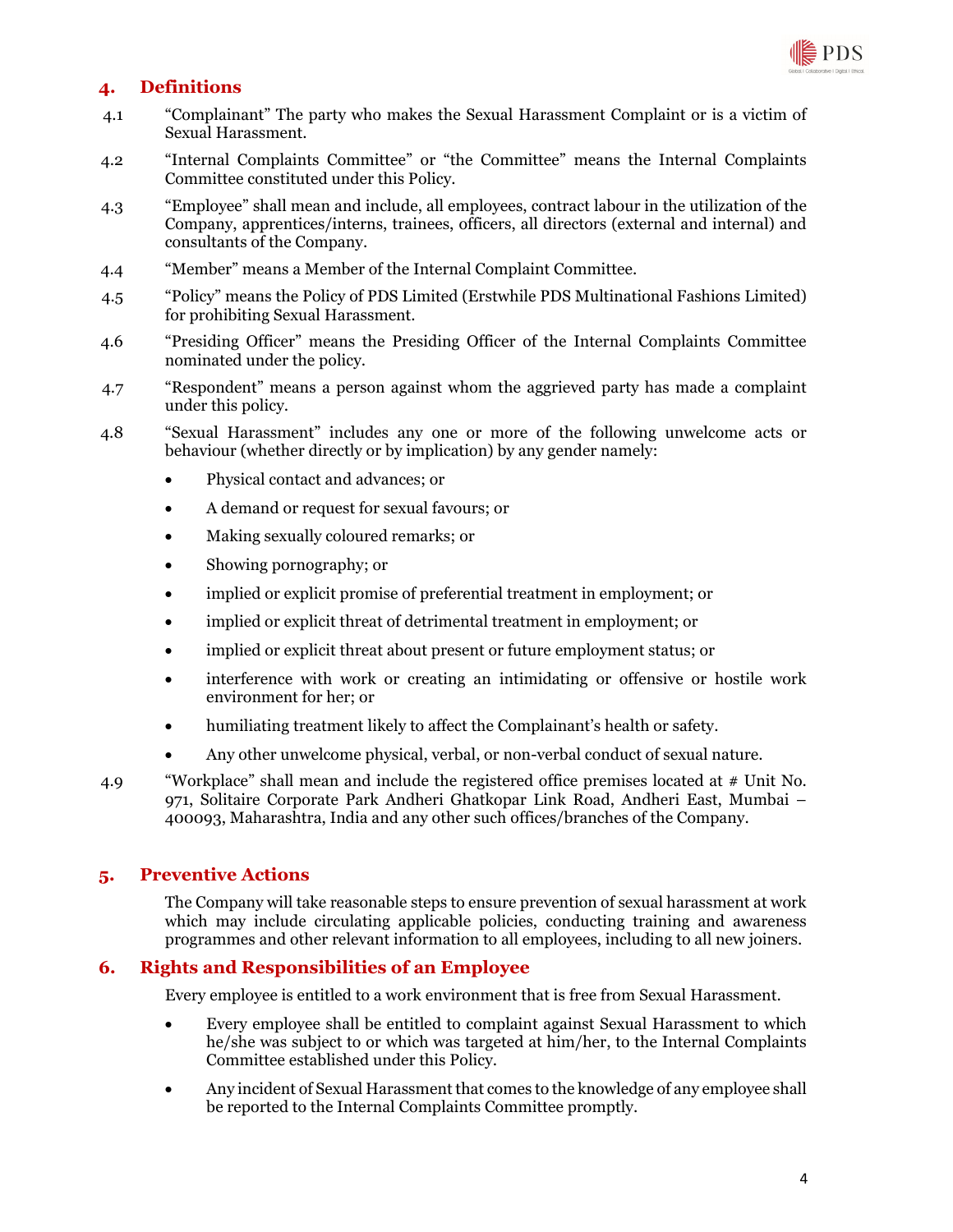

 Anybody who complains to the Internal Complaints Committee or participates in the investigations of the Committee for giving evidence or statements shall not be victimized or subject to any unfavourable treatment in the conditions of his/her work.

# **7. Internal Complaints Committee**

- 7.1 The Company shall have an Internal Complaints Committee at all locations, to specifically address any complaints of sexual harassment. The Committee will be constituted by the Company and would be headed by a Presiding Officer, who shall be a woman employed at a senior level at workplace from amongst the employees. In case the senior level officer is not available, Presiding Officer shall nominate the senior level officer from other locations.
- 7.2 The Members of the Committee shall be constituted by the management consisting of the following:
	- A presiding officer who shall be a woman employed at a Senior level at workplace from among the employees.
	- Not less than two members from amongst employees preferably committed to cause of the women or who had experience in social work or have a legal knowledge.
	- One member from amongst non-governmental organization or association committed to the cause of women or a person familiar with the issues relating to sexual harassment.
	- At least one-half of the total Members shall be women.
- 7.3 The Presiding Officer and every Member of the Internal Complaint Committee shall hold office for a period of not exceeding three years from the date of their nomination.

### **8. Procedure of filing a Complaint**

- 8.1 The complaint should be made by an aggrieved employee within a period of three months from the date of occurrence of incident and in case of a series of incidents, within a period of three months from the date of last incident. The complaint by an aggrieved employee shall be made to the Committee in writing and be sent either by post/email or given in person to the committee in writing.
- 8.2 If the Group CHRO of the Company receives a complaint through any official helplines, they shall forward the same to the Committee.
- 8.3 The Committee may, for the reasons to be recorded in writing, extend the time limit not exceeding three months, if it is satisfied that the circumstances were such which prevented the employee from filing a complaint within the said period. Where the employee is unable to make a complaint on account of his physical or mental incapacity or death or otherwise, the employee legal heir may make a complaint under this section. It is, however, pertinent to state that where the aggrieved employee is unable to make a complaint on account of her physical incapacity, a complaint may be filed by—
	- the employees relative or friend; or
	- the employee's co-worker; or
	- an officer of the National Commission for Women or State Women's Commission; or
	- any person who has knowledge of the incident, with the written consent of the aggrieved employees
- 8.4 Where the aggrieved employee is unable to make a complaint on account of the employee's mental incapacity, a complaint may be filed by—
	- the employee's relative of friend; or
	- a qualified psychiatrist or psychologist; or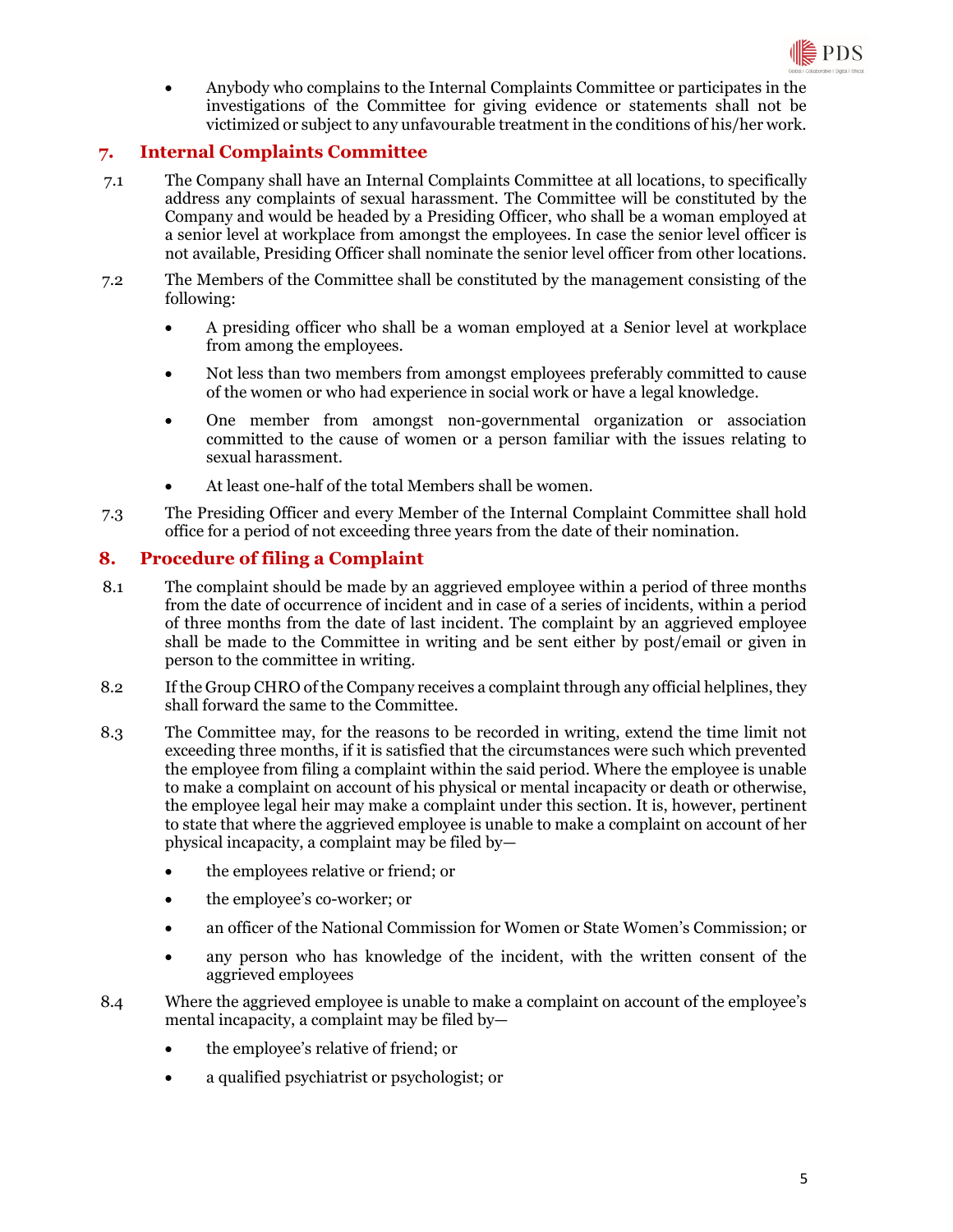

- the guardian or authority under whose care the employee is receiving treatment or care; or
- any person who has knowledge of the incident jointly with her relative, friend,, or guardian or authority under whose care the employee is receiving treatment or care.

Notes:

- Where the aggrieved employee for any other reason is unable to make a complaint, a complaint may be filed by any person who has knowledge of the incident, with her written consent.
- Where the aggrieved employee is dead, a complaint may be filed by any person who has knowledge of the incident, with the written consent of her legal heir.
- 8.5 The complaint should be accompanied by the supporting documents and the name and address of the witnesses if any to the incident.
- 8.6 The Committee may, before initiating an inquiry and at the request of the aggrieved employee take steps to settle the matter between the aggrieved employee and the respondent through conciliation, provided that no monetary settlement shall be made as a basis of conciliation. Where a settlement is arrived, no further inquiry shall be conducted by the Committee, as case may be. The Committee shall provide the copies of the settlement as recorded to the aggrieved employee, respondent, and the Company, for records. In case the conciliation fails to arrive at a settlement or if the aggrieved employee informs the Committee that the terms and conditions of the settlement have not been complied with by the respondent, the Committee shall proceed to make an inquiry into the complaint filed before the Committee.

### **9. Process of Enquiry**

- 9.1 The Internal Complaints Committee shall, upon receipt of a complaint from the complainant will analyse and review the complaint at length to see if there is a prima facie case of Sexual Harassment conducted against the complainant by the respondent.
- 9.2 Within 7 days of receiving a complaint, the Internal Complaints Committee will inform the respondent in writing that a complaint has been received. The respondent will have an opportunity to respond to the complaint in writing within 10 days thereafter.
- 9.3 If the Chairperson is satisfied that there is no prima facie case of Sexual Harassment has occurred as complained of, she shall dismiss the complaint after recording in writing reasons, therefore.
- 9.4 The statements and other evidence obtained in the inquiry process will be considered confidential.
- 9.5 The Committee will organize verbal hearings with the complainant and the respondent, in accordance with the principle of natural justice.
- 9.6 During the course of inquiry, the Committee shall make a copy of the findings available to both the Parties enabling them to make representations against the findings before the Committee.
- 9.7 The Committee will take testimonies of other relevant persons and review the evidence wherever necessary. The committee should ensure that sufficient care is taken to avoid any retaliation against the witnesses.
- 9.8 During the inquiry process, the complainant and the respondent shall refrain from any form of threat, intimidation or influencing of witnesses.
- 9.9 The committee will conduct inquiry in accordance with the practices of natural justice, i.e., the Complainant will be offered to the respondent for cross-examination and vice versa.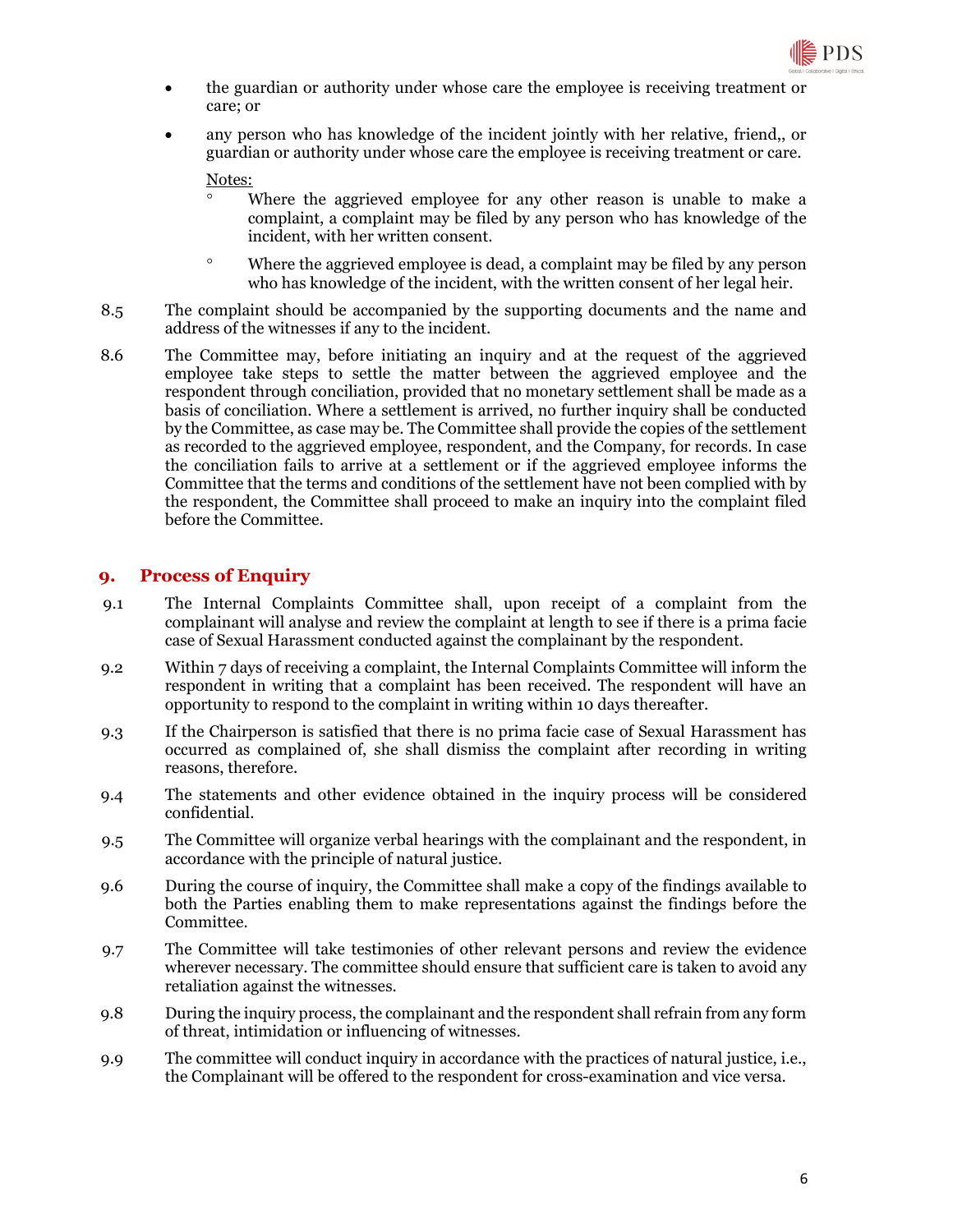

- 9.10 The Committee will arrive at a decision after carefully and fairly reviewing the circumstances, evidence, and relevant statements.
- 9.11 The Committee will ensure confidentiality during the inquiry process and will ensure that in the course of investigating a complaint:
	- Both parties will be given reasonable opportunity to be heard along with witnesses and to produce any other relevant documents.
	- Upon completion of the investigation, both parties will be informed of the results of the investigation.
- 9.12 The Committee will be empowered to do all things necessary to ensure a fair hearing of the complaint including all things necessary to ensure that victims or witnesses are neither victimized nor discriminated against while dealing with a complaint of sexual harassment. In this regard the Committee will also have the discretion to make appropriate interim recommendations in relation to a respondent person (pending the outcome of a complaint) including suspension, transfer, leave, change of work location etc.
- 9.13 The Committee shall have the right to terminate the inquiry proceedings or to give ex-parte decision on the complaint, if the aggrieved employee or respondent fails, without sufficient cause, to present herself or himself for three consecutive hearing convened by the Presiding officer, provided fifteen (15) days advance notice is provided to the party concerned, provided that such termination or ex-parte order may not be passed without giving a notice in writing, fifteen days in advance, to the party concerned.
- 9.14 The investigation into a complaint will be conducted in such a way as to maintain confidentiality to the extent practicable under the circumstances.
- 9.15 For the purpose of making an inquiry, the Committee shall have the same powers as are vested in the civil court under Code of Civil Procedure, 1908.
- 9.16 The committee will investigate and prepare an enquiry report with recommendations within ninety (90) days.
- 9.17 The parties to the complaint shall not be allowed to bring in any legal practitioner to represent them in their case at any stage of the proceedings before the Committee.
- 9.18 During the pendency of inquiry, on a written request made by the aggrieved employee, the Committee, may recommend to the Company to
	- transfer the aggrieved employee or the respondent to any other workplace; or
	- grant leave to the aggrieved employee; or
	- grant such other relief to the aggrieved employee as may be prescribed.
- 9.19 The leave granted to the aggrieved employee under this section shall be in addition to the leave he/she would be entitled to otherwise if the case is proved.
- 9.20 Every employee shall cooperate with the Internal Complaints Committee in its investigation and any failure to cooperate with the Internal Complaints Committee in its investigation will be deemed as a contravention of this Policy.
- 9.21 In case of complaint against an employee, who is/are members of the Internal Complaints Committee, the /Group Chief Executive Officer will entrust the proceedings to any other senior and qualified Manager/s who shall have the same powers as the Internal Complaints Committee in implementing this Policy.
- 9.22 Once the investigation is completed, the Committee shall provide a report of its findings to the Company/ /Group Chief Executive Officer, within ten (10) days from the date of completion of the inquiry and such report shall be made available to the concerned parties. The Company shall act upon the recommendation of the Committee within sixty (60) days of receipt of the report of the Committee.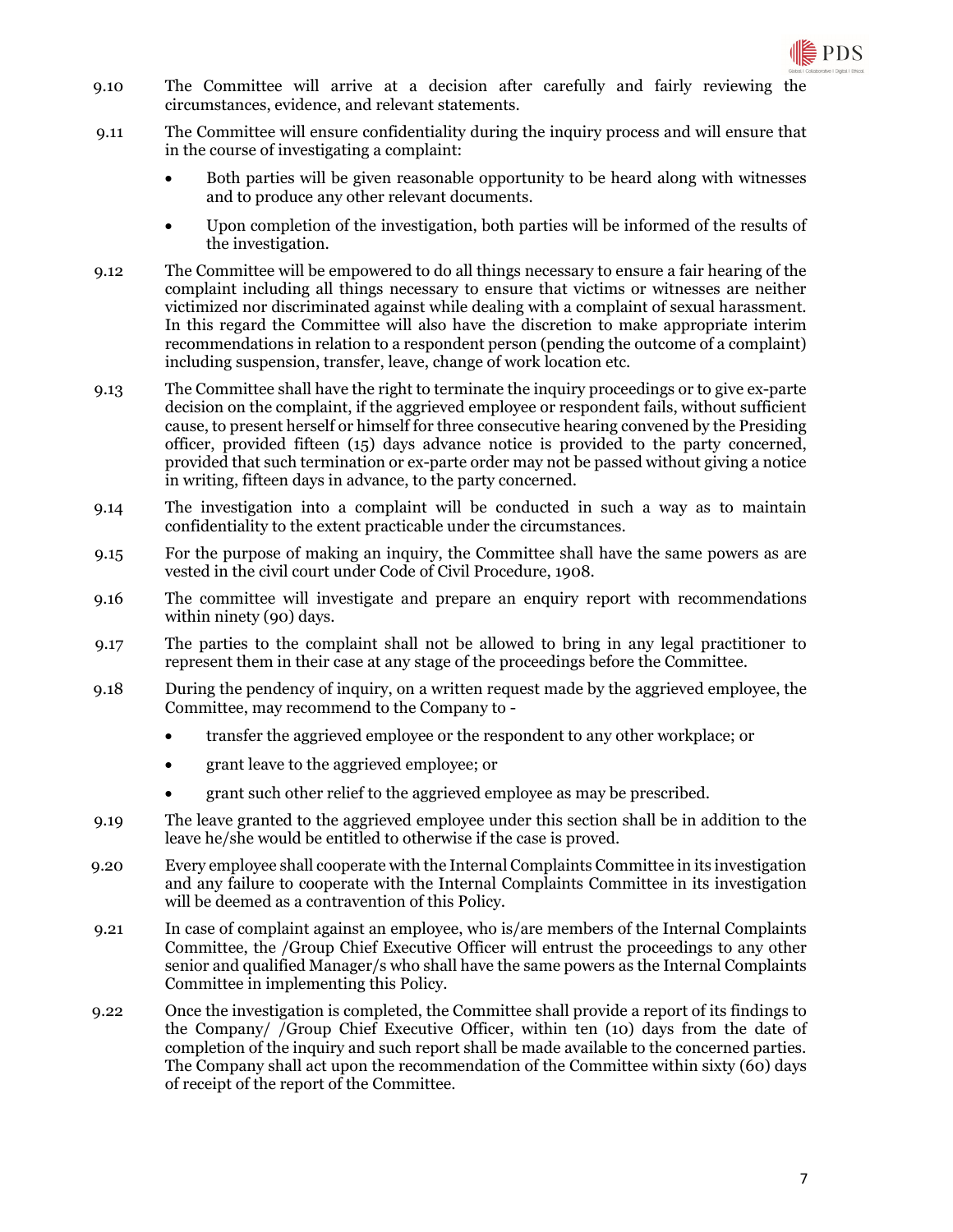

### **10. Determination of Compensation**

For the purpose of determining the sums to be paid to the aggrieved employee, the Committee shall have to regard the following:

- the mental trauma, pain, suffering, and emotional distress caused to the aggrieved employee.
- the loss in the career opportunity due to the incident of sexual harassment; medical expenses incurred by the victim for physical or psychiatric treatment.
- the income and financial status of the respondent; and
- feasibility of such payment in lump sum or in instalments

#### **11. Confidentiality**

Identity of any individual who complains to the Internal Complaints Committee or participates in the investigations of the Committee for giving evidence or statements, if required, shall be kept confidential. The investigation into a complaint will be conducted in such a way as to maintain confidentiality to the extent practicable under the circumstances.

### **12. Prohibition of Publication or making known content of Complaint or Inquiry**

- 12.1 The contents of the complaint made under the Policy, identity and addresses of the aggrieved employee, respondent and witnesses, any information relating to conciliation and inquiry proceedings, recommendations of the Committee and the action taken by the Company shall not be published, communicated, or made known to the public, press and media in any manner.
- 12.2 Provided that information may be disseminated regarding the justice secured to any victim of sexual harassment without disclosing the name, address, identity, or any other particulars calculated to lead to the identification of the aggrieved employee, respondent, and witnesses.

#### **13. Duties of the Employer**

- 13.1 The Company shall
	- provide a safe working environment at the workplace which shall include safety from the persons coming into contact at the workplace.
	- display at any conspicuous place in the workplace, the penal consequences of sexual harassments.
	- organize workshops and awareness programmes at regular intervals for sensitizing the employees with the provisions of the Act and orientation programmes for the members of the Committee in the manner as may be prescribed.
	- provide necessary facilities to the Committee for dealing with the complaint and conducting an inquiry.
	- assist in securing the attendance of respondent and witnesses before the Committee.
	- make available such information to the Committee as it may require having regard to the complaint made.
	- provide assistance to the aggrieved employee if he/she so chooses to file a complaint against the respondent in relation to the offence under the Indian Penal Code or any other law for the time being in force.